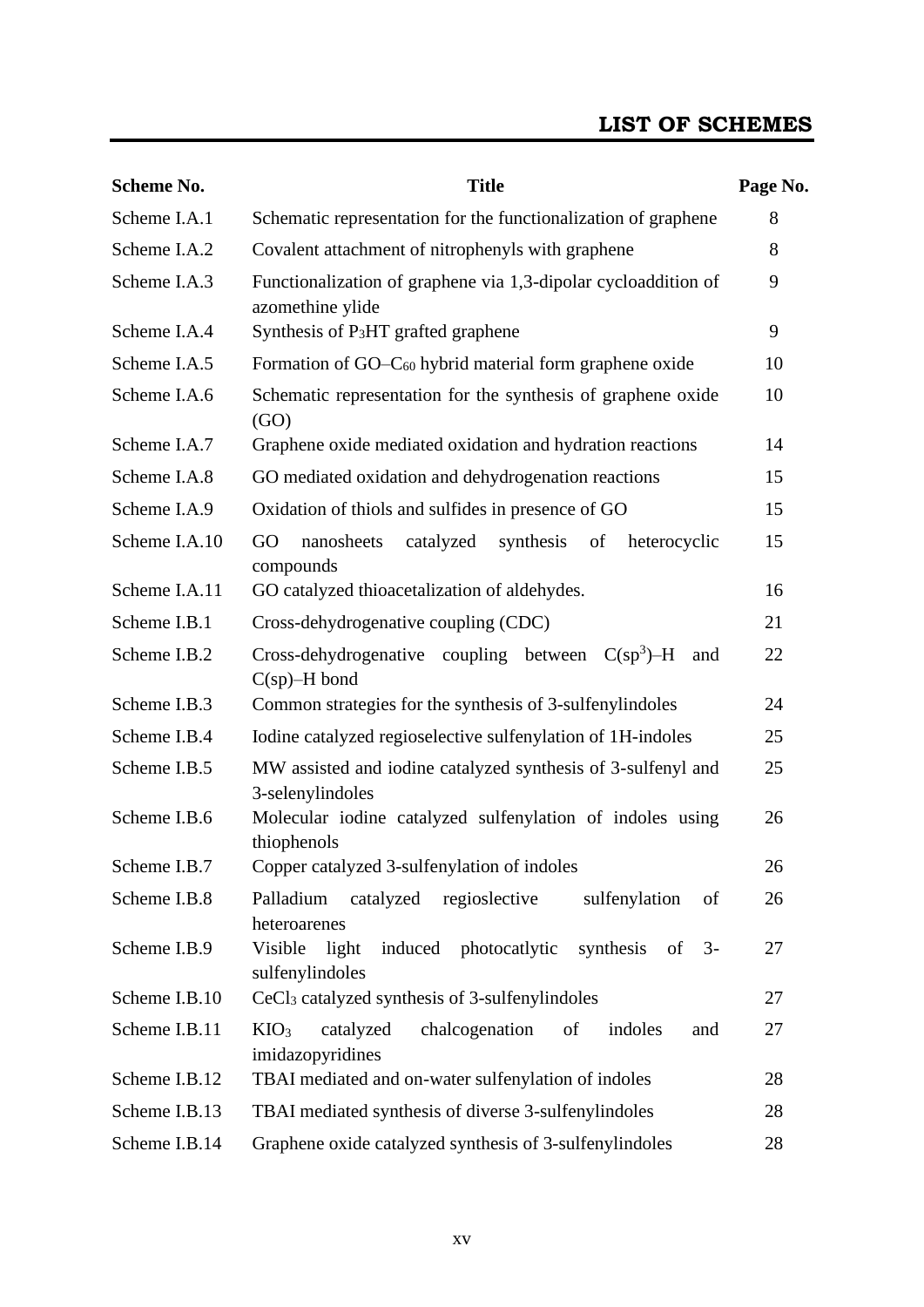| Scheme I.B.15 | Proposed mechanism for the sulfenylation of $1H$ -indoles                                                 | 37  |
|---------------|-----------------------------------------------------------------------------------------------------------|-----|
| Scheme I.C.1  | Classical three-component Hantzsch synthesis of 1,4-<br>dihydropyridine                                   | 53  |
| Scheme I.C.2  | SiO <sub>2</sub> -NaHSO <sub>4</sub> catalyzed synthesis of 1,4-dihydropyridines                          | 55  |
| Scheme I.C.3  | PdRuNi@GO<br>synthesis<br>catalyzed<br>of<br>$1,4-DHPs$<br>and<br>hexahydroquinolines                     | 56  |
| Scheme I.C.4  | Zirconia<br>sulfonic<br>acid<br>catalyzed<br>synthesis<br>of<br>hexahydroquinolines                       | 56  |
| Scheme I.C.5  | Three-component synthesis of 1,4-DHPs using nano- $Fe2O3$                                                 | 57  |
| Scheme I.C.6  | Synthesis of 1,4-DHPs using sulfated polyborate catalyst                                                  | 57  |
| Scheme I.C.7  | Bismuth nitrate catalyzed three-component synthesis of 1,8-<br>dioxoacridines                             | 57  |
| Scheme I.C.8  | Betainium lactate catalyzed synthesis of acridinediones                                                   | 58  |
| Scheme I.C.9  | Silica-SO <sub>3</sub> H-[BMIM][PF <sub>6</sub> ] catalyzed one-pot synthesis of 1,4-<br><b>DHPs</b>      | 58  |
| Scheme I.C.10 | PW/SiO <sub>2</sub> catalyzed three-component synthesis of 1,4-DHPs                                       | 59  |
| Scheme I.C.11 | assisted<br>Ultrasound<br>synthesis<br>of<br>$1,4-DHPs$<br>and<br>polyhydroquinolines in aqueous micelles | 59  |
| Scheme I.C.12 | AFGONs catalyzed synthesis of 1,4-DHPs, PHAs and PHQs                                                     | 60  |
| Scheme I.C.13 | Illustration for the preparation of AFGONs                                                                | 60  |
| Scheme I.C.14 | Gram scale synthesis of 1,4-dihydropyridine (4a)                                                          | 70  |
| Scheme I.C.15 | Control experimental analysis                                                                             | 73  |
| Scheme I.C.16 | Plausible mechanism for the synthesis of 1,4-DHPs                                                         | 74  |
| Scheme I.D.1  | Photocatalytic<br>Stadler-Ziegler<br>reaction<br>using<br>[Ru(bpy)3Cl2] · 6H <sub>2</sub> O catalyst      | 98  |
| Scheme I.D.2  | Synthesis of thioethers in presence of blue LEDs                                                          | 99  |
| Scheme I.D.3  | Organo-photocatalytic method for the synthesis of diaryl<br>sulfides                                      | 99  |
| Scheme I.D.4  | Synthesis of diaryl sulfides under ball milling conditions                                                | 100 |
| Scheme I.D.5  | reaction<br>Stadler-Ziegler<br>from<br>arenediazonium<br>$O -$<br>benzenedisulfonimides                   | 100 |
| Scheme I.D.6  | Ascorbic acid promoted Stadler-Ziegler synthesis of aryl<br>sulfides                                      | 100 |
| Scheme I.D.7  | NaOAc mediated of aryldiazonium tetrafluoroborates.                                                       | 101 |
| Scheme I.D.8  | Copper catalyzed synthesis of thioethers                                                                  | 101 |
| Scheme I.D.9  | GO catalyzed continuous flow synthesis of thioethers                                                      | 102 |
| Scheme I.D.10 | Control experimental analysis                                                                             | 108 |
| Scheme I.D.11 | Plausible mechanism for Stadler-Ziegler reaction                                                          | 109 |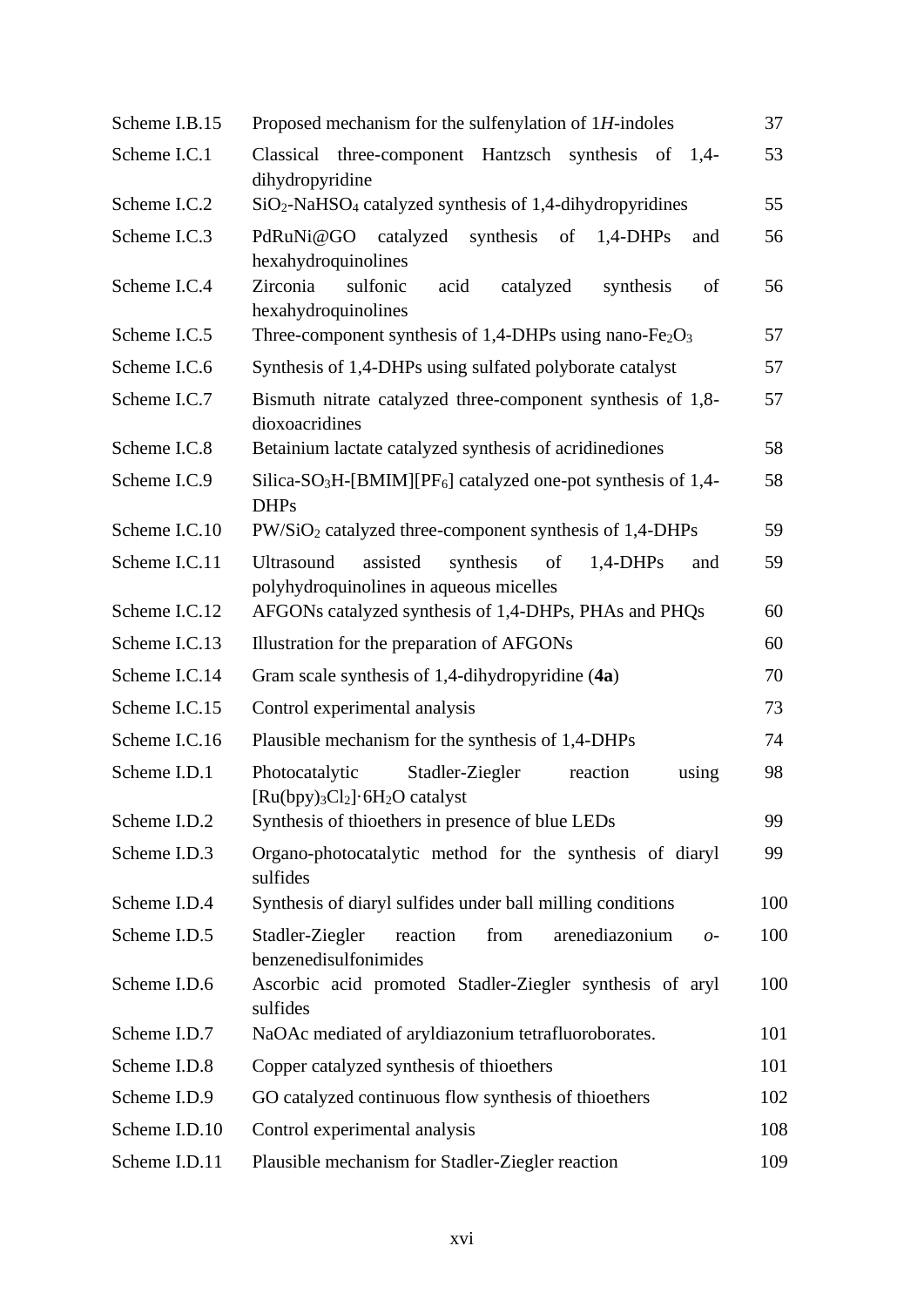| Scheme II.A.1  | Ag NPs/GO catalyzed synthesis of pyranopyrazolones                              | 119 |
|----------------|---------------------------------------------------------------------------------|-----|
| Scheme II.A.2  | Pd/rGO-IL catalyzed Heck coupling reaction                                      | 120 |
| Scheme II.A.3  | Hiyama cross-coupling reaction using Pd decorated GO<br>nanosheets              | 120 |
| Scheme II.A.4  | Synthesis of tetrahydro-4H-chromenes using AuNPs@rGO-<br><b>SH</b>              | 120 |
| Scheme II.A.5  | GO-CuCl <sub>2</sub> catalyzed synthesis of propargylamines                     | 121 |
| Scheme II.A.6  | catalyzed synthesis of 1,4-disubstituted-1,2,3-<br>$CuO-GO$<br>triazoles        | 121 |
| Scheme II.A.7  | Microwave assisted synthesis of pyrazolopyridines in deep<br>eutectic solvent   | 122 |
| Scheme II.A.8  | Synthesis of imidazoles using magnetic graphene oxide<br>nanocomposite          | 122 |
| Scheme II.B.1  | Huisgen cycloaddition                                                           | 127 |
| Scheme II.B.2  | Copper catalyzed three-component synthesis of 1,2,3-triazole                    | 128 |
| Scheme II.B.3  | 2-Pyrrolecarbaldiminato-Cu(II) complex catalyzed AAC                            | 129 |
| Scheme II.B.4  | Synthesis of 1,2,3-triazole derivatives using amphiphilic<br>copper catalyst    | 129 |
| Scheme II.B.5  | Multicomponent<br>synthesis<br>of<br>triazoles<br>using<br>Cu(II)phen@SBA-15    | 130 |
| Scheme II.B.6  | Graphene based materials in the synthesis of 1,2,3-triazoles                    | 130 |
| Scheme II.B.7  | Microwave assisted synthesis of 1,2,3-triazoles                                 | 131 |
| Scheme II.B.8  | [Bmim]OH mediated CuI catalyzed synthesis of triazoles                          | 131 |
| Scheme II.B.9  | Synthesis of 1,2,3-triazoles using CuI in presence of eosin Y                   | 131 |
| Scheme II.B.10 | One-pot four-component synthesis of 3-triazolyl-quinolin-2-<br>$(1H)$ -ones     | 132 |
| Scheme II.B.11 | Synthesis of functionalized triazoles by Cu/Pd dual metal<br>catalysis          | 132 |
| Scheme II.B.12 | $Cp*RuCl(PPh3)2$ catalyzed synthesis of 1,5-disubstituted-<br>1,2,3-triazoles   | 133 |
| Scheme II.B.13 | Raney nickel catalyzed alkyne azide cycloaddition                               | 133 |
| Scheme II.B.14 | $Cp_2$ Ni catalyzed azide alkyne cycloaddition                                  | 134 |
| Scheme II.B.15 | Ni-TLOP catalyzed AAC                                                           | 134 |
| Scheme II.B.16 | Ni-rGO-zeolite catalyzed three-component click reaction                         | 135 |
| Scheme II.B.17 | Plausible mechanism for Ni-rGO-zeolite catalyzed click<br>reaction              | 146 |
| Scheme II.C.1  | Heck cross-coupling reaction using Pd supported chemically<br>modified graphene | 158 |
| Scheme II.C.2  | $GO-PdCl2$ catalyzed C–C and C–N cross coupling reactions                       | 159 |